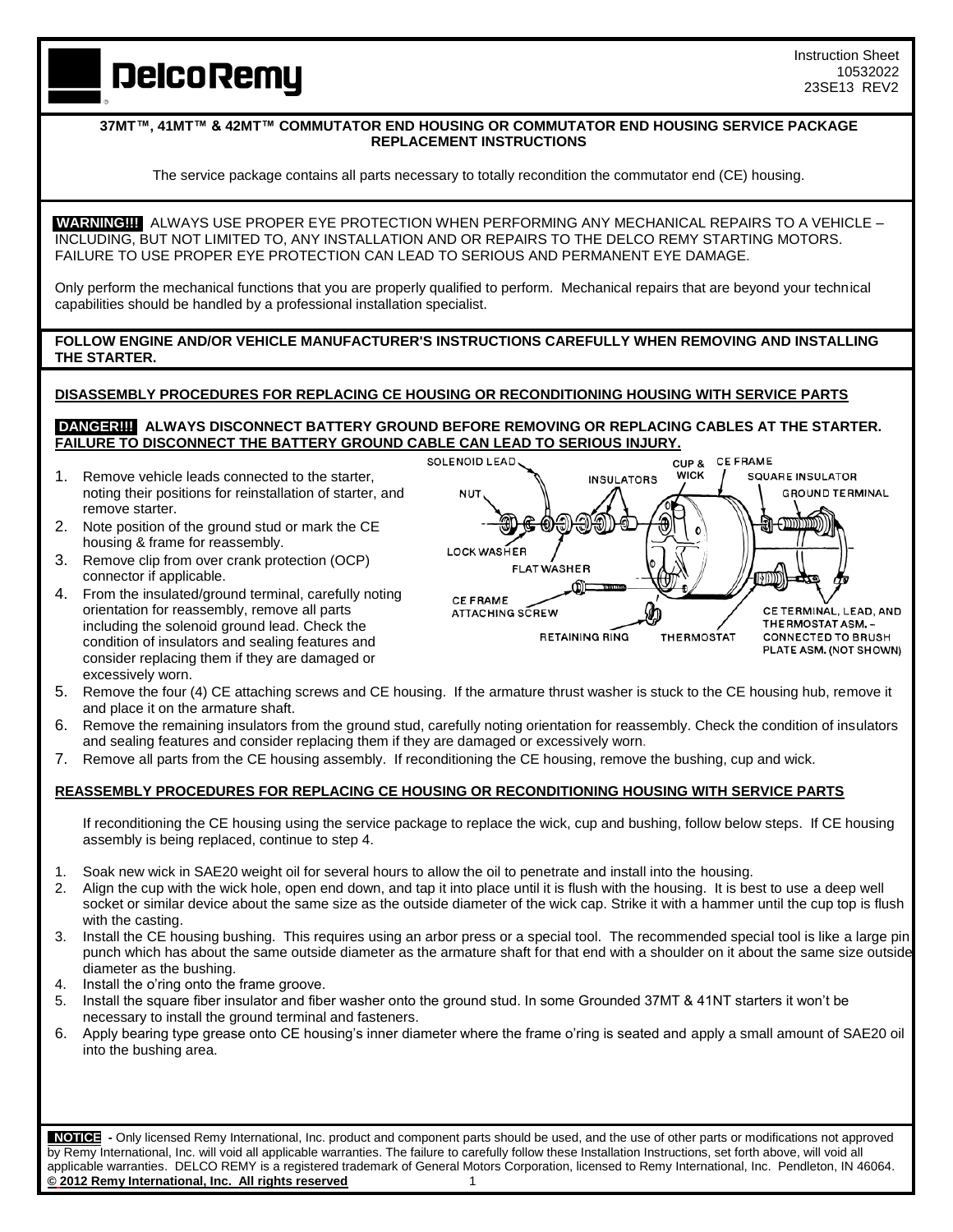- 7. Install CE housing over the locator pins and install CE attaching screws, assuring the square fiber washer is properly aligned with the anti-turn feature on the CE housing.
- 8. On models with OCP, assure the OCP connector is seated properly into the housing and torque the CE attaching screws to **4.5-6.8 Nm (40-60 lb in)**.
- 9. First insert the small round fiber insulator and then the rubber bushing over the ground stud into the hole on the CE housing. Installing the rubber bushing prior to installing the CE housing can pinch the bushing and destroy its sealing capabilities.

10. Install the large round fiber washer and the remaining hardware in the same order the parts were removed. Torque the large

- nut on ground stud to **27.0-33.8 Nm (20-25 lb ft)**. 11. Install clip on OCP connector, if applicable.
- 12. **DANGER!!! Do not reconnect solenoid motor connector strap to field terminal before adjusting the pinion clearance.**

*NOTICE!* **After repair and reassembly it is necessary, before installation on the engine, to check and adjust pinion clearance. It is recommended the solenoid replacement instruction sheet, be obtained from our website, [www.delcoremy.com](http://www.delcoremy.com/)**.

- 13. Reinstall starter and connect cables and other leads, as removed.
- 14. Reconnect the negative (-) cable at the battery.

**Technical support: USA 800 854 0076, Mexico 01 800 000 7378, Brazil 0800 703 3526, South America 55 11 2106 6510 or visit delcoremy.com**

**NOTICE -** Only licensed Remy International, Inc. product and component parts should be used, and the use of other parts or modifications not approved by Remy International, Inc. will void all applicable warranties. The failure to carefully follow these Installation Instructions, set forth above, will void all applicable warranties. DELCO REMY is a registered trademark of General Motors Corporation, licensed to Remy International, Inc. Pendleton, IN 46064. **© 2012 Remy International, Inc. All rights reserved** 2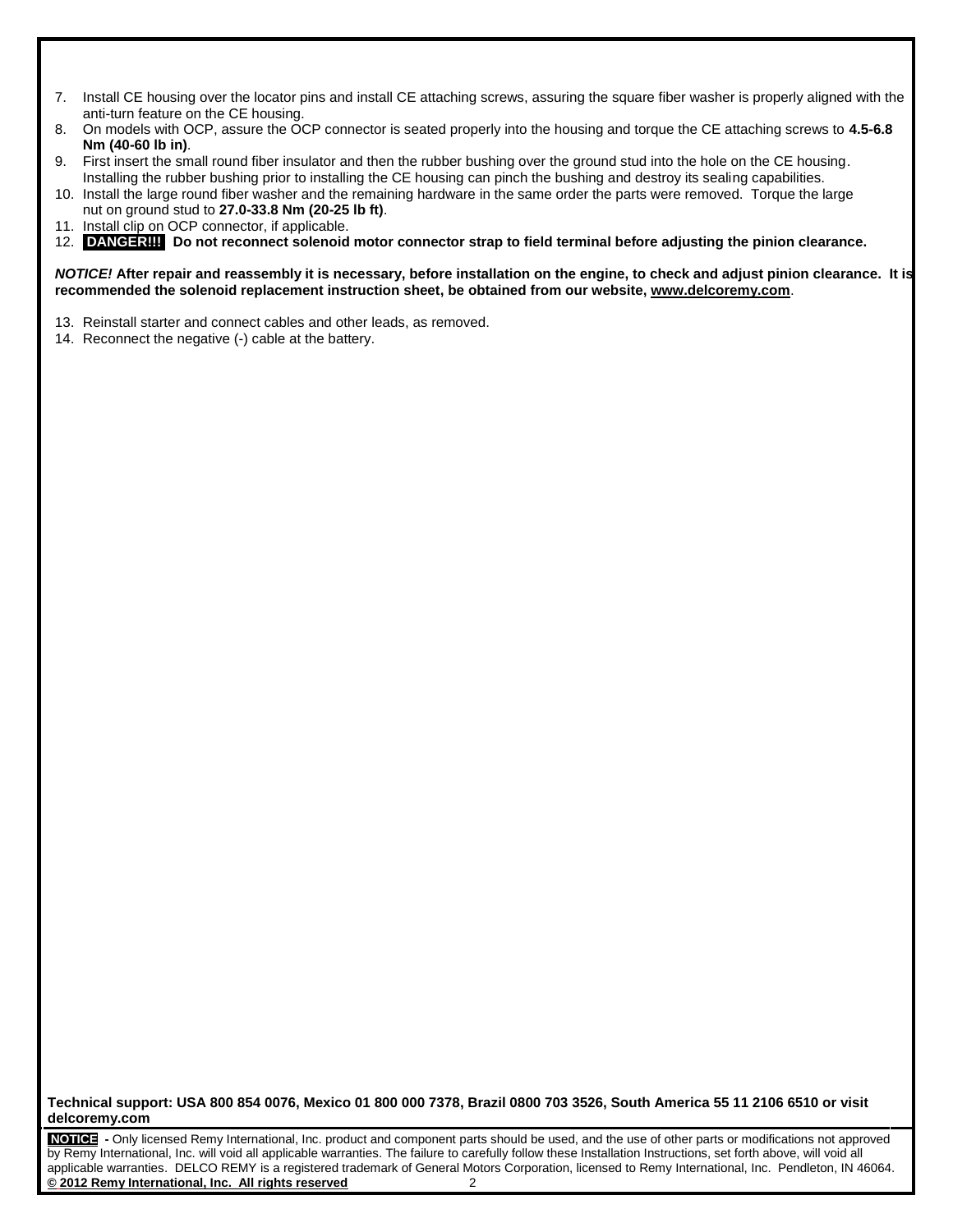## **DelcoRemy**

### **INSTRUCCIONES DEL KIT DE REPARACIÓN DE TAPA TRASERA Y KIT DE SERVICIO 37MT™ , 41MT™ Y 42MT™**

**Este paquete de servicio contiene todas las partes necesarias para reparar totalmente la tapa trasera.**

**THPRECAUCIÓN!!!!**USE SIEMPRE PROTECCIÓN OCULAR CUANDO REALICE CUALQUIER ACTIVIDAD RELACIONADA CON LA REPARACIÓN MECÁNICA A UN VEHÍCULO, INCLUYENDO, MÁS NO LIMITANDO A CUALQUIER REPARACIÓN O INSTALACIÓN DE MOTORES DE ARRANQUE DELCO REMY. OMITIR EL USO DE PROTECCIÓN OCULAR APROPIADA PUEDE RESULTAR EN DAÑOS Y LESIONES PERMANENTES A LOS OJOS.

Ejecute solamente las funciones mecánicas que está apropiadamente calificado para realizar. Las reparaciones mecánicas que se encuentran fuera de sus capacidades técnicas deben ser manejadas por especialistas profesionales de instalación.

**SIGA CUIDADOSAMENTE LAS INSTRUCCIONES DEL FABRICANTE DEL MOTOR DE COMBUSTIÓN Y/O EL VEHÍCULO AL MOMENTO DE INSTALAR O REMOVER LA MARCHA.**

#### **PROCEDIMIENTO DE DES-ENSAMBLE PARA EL REEMPLAZO DE LA TAPA TRASERA Y SUS PARTES DE SERVICIO**

**THE LE COLLECTE DESCONECTE EL CABLE NEGATIVO (-) DE BATERÍA ANTES DE REMOVER O REEMPLAZAR LOS CABLES EN LA MARCHA. UNA FALLA AL DESCONECTAR EL CABLE DE TIERRA PUEDE LLEVAR A LESIÓN SERIA.**

- 1. Remueva los cables y arneses conectados al motor de arranque, identificando las posiciones para su re-instalación, y proceda a remover el motor de arranque del vehículo.
- 2. Identifique la posición de la terminal de tierra o marque la tapa trasera (CE) y la carcaza para su **ROLDANA DE PRESIÓN** re-ensamble.
- 3. Remueva el clip del conector de la protección al sobre-arranque (OCP), si aplica.
- 4. Remueva cuidadosamente de la terminal aislada/tierra, todas las partes incluyendo la terminal de tierra del solenoide, identificando sus posiciones. Verifique la condición de



aislantes y sellos, si estos presentan daño o desgaste excesivo, considere su reemplazo.

- 5. Remueva los cuatro (4) tornillos de la tapa y la misma tapa. Si la roldana de la armadura está pegada en el centro de la tapa, remuévala y colóquela en la flecha de la armadura.
- 6. Remueva los aisladores restantes y la roldana de este lado de la tapa, identificando cuidadosamente la orientación de la terminal de tierra. Verifique la condición de aislantes y sellos, en caso de ser necesario considere su reemplazo.
- 7. Remueva todas las partes de la tapa trasera. Si la tapa trasera va a ser reparada, remueva el buje el tapón copa y el fieltro.

### **PROCEDIMIENTO DE RE-ENSAMBLE PARA EL REEMPLAZO DE LA TAPA TRASERA**

Si la tapa trasera va a ser reparada usando el paquete de servicio para reemplazar el fieltro, el tapón copa y el buje, siga los pasos a continuación. Si solo se reemplaza la tapa trasera, continúe en el paso 4.

- 1. Sumerja el nuevo fieltro en aceite de grado 20 por varias horas para permitir al aceite penetrar e instale en la tapa.
- 2. Alinee el tapón o copa con el barreno para el fieltro, con la cara abierta hacia abajo, golpee ligeramente hasta que este quede a ras con la tapa. La mejor manera de insertarlo es usando un dado o tubo del mismo tamaño que el diámetro exterior del tapón o copa. Golpéelo con el martillo hasta que el tapón o copa enrase con la tapa.
- 3. Instale el buje de la tapa nariz. Esto requiere de utilizar una prensa o una herramienta especial. Se recomienda utilizar una herramienta especial similar a una flecha o perno que tenga el mismo diámetro que la flecha de la armadura en el extremo y un hombro del tamaño del diámetro exterior del buje.
- 4. Instale el o'ring dentro de la ranura en el registro de la carcaza.
- 5. Instale la roldana cuadrada de fibra de vidrio y la roldana de baquelita en la terminal de tierra.

**NOTA -** Solamente deben ser usados productos y componentes Remy Inc., el uso de otras partes o modificaciones no aprobadas por Remy Inc. anulará todas las garantías aplicables. No seguir cuidadosamente las instrucciones de instalaciones expuestas en este documento anulará todas las garantías aplicables.

Delco Remy<sup>®</sup> es una marca registrada de General Motors Corporation, autorizada bajo licencia a Remy Inc., Pendleton, IN 46064.

**© 2012 Remy Inc. Todos los derechos** 3